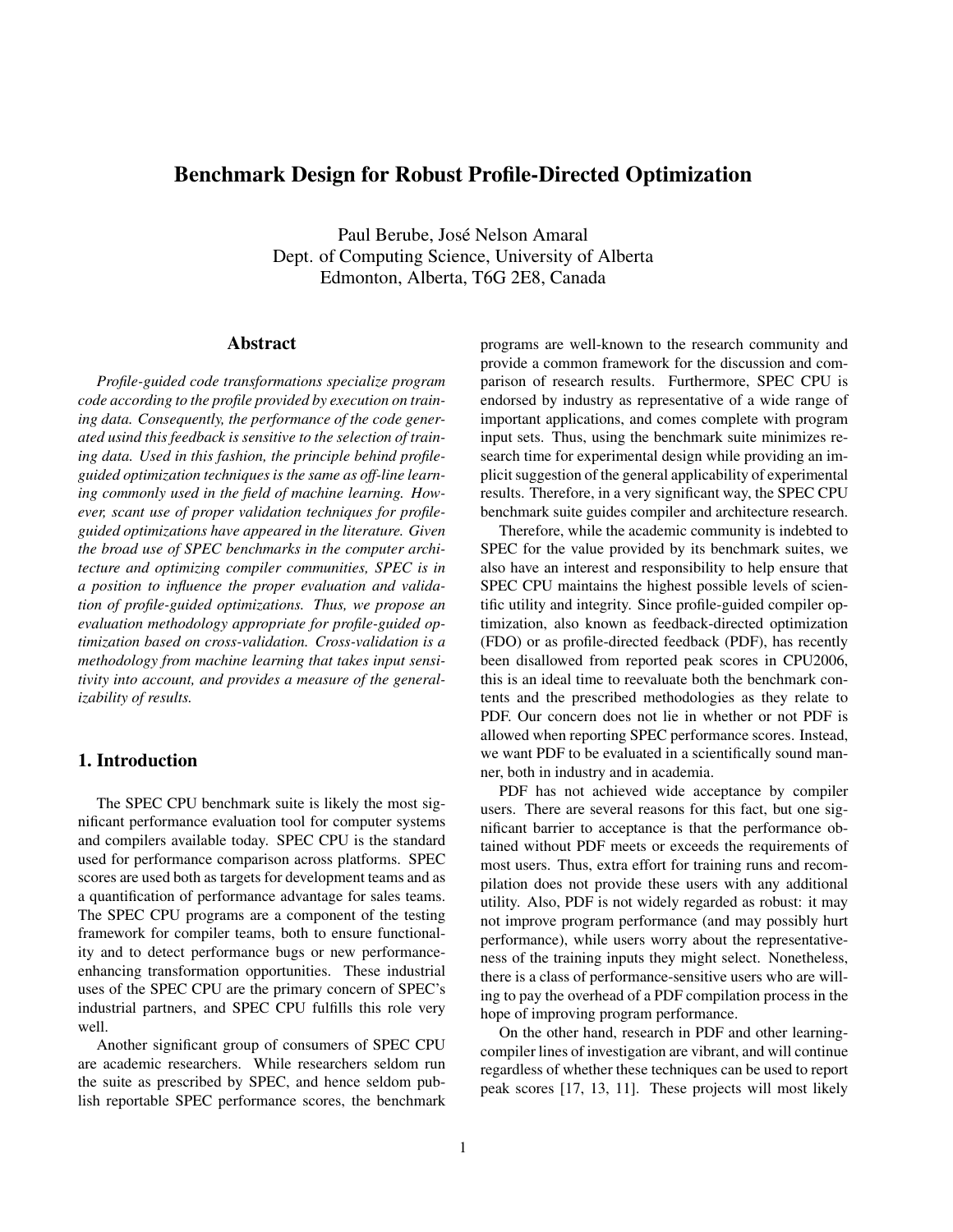continue to use the SPEC CPU benchmarks for performance evaluation.

Therefore, there is both industrial and academic demand for benchmarks with effective methodologies for the evaluation of PDF and related technologies. Robustness (or performance stability) is one of the key evaluation criteria for PDF. A benchmark suitable for PDF should asses performance along three dimensions:

- 1. the range of application domains
- 2. the typical program inputs
- 3. the input(s) selected for training

The current structure of the SPEC CPU suite is already designed to address the first dimension, since it is a classic concern independent of PDF. However, even in previous versions of the suite where PDF was allowed (*e.g.*, CPU2000), the second and third dimensions were neglected. In the absence of PDF, these two dimensions are not large concerns. However, when PDF is used, the program is specialized according to the training input, and input sensitivity issues should be considered. Unfortunately, the academic community has generally suffered from the same deficiencies as SPEC CPU.

Section 2 presents some background information pertinent to evaluation methodologies of PDF, including some basic information commonly taken for granted in the related field of machine learning (ML). Section 3 details our proposed evaluation methodology for PDF, while Section 4 discusses the practicality of the proposal. Section 5 offers some concluding remarks.

## 2. Background

Data inputs are a key component of benchmarks. Evaluation inputs must be carefully selected to represent typical program usage while meeting benchmark requirements such as dynamic memory footprint size, CPU load, and running time. The use of PDF for benchmark programs enhances both the importance and selection difficulty of inputs. In particular, two intuitively similar inputs may not induce similar code transformations in a compiler, or may not present similar performance responses to compiler transformations [4, 5].

Training input selection presents several additional challenges beyond those presented by the selection of evaluation inputs. Training inputs must represent typical program use, without requiring long running times. Furthermore, in large applications, a single training-sized input cannot cover all the important use cases. Therefore, it can be difficult to provide a single representative training input.

Furthermore, there is disagreement in the benchmarking community over what is meant by a "representative training input." Some benchmark authors advocate that an effective way to ensure that the training input is representative of the evaluation input is to include a portion of the evaluation input in the training input. Thus, part of what the compiler sees during training is a perfect predictor of at least some portion of the evaluation input. However, others in the benchmarking community argue that this technique for training input creation makes the training and evaluation inputs too similar [18]. When training inputs are repeated in the evaluation set, over-fitting (see Section 2.1) is rewarded, which is counter the goals of an effective evaluation. Is the purpose of PDF to maximize program performance on a particular input, or to enhance program performance on the range of inputs likely to be seen in practice? If PDF is meant to improve performance in practice rather than to maximize benchmark scores, then training and evaluation workloads should not overlap. Nonetheless, this practice has been used for SPEC CPU benchmarks, such as gap from CPU2000 and hmmer from CPU2006. Previously, there have been no precise guidelines or rules for input selection for SPEC CPU benchmarks, which has left individual benchmark authors to decide for themselves how these inputs should be devised.

#### 2.1 Lessons from Machine Learning

A training run to generate a program profile for a compiler is very similar to a training run in machine learning. The profile essentially provides a sample data point (of program execution) to which the compiler attempts to fit the program in order to maximize expected program performance. The field of machine learning has developed excellent techniques to robustly evaluate the performance of such offline learning systems. It is time for the compiler and benchmarking communities move from our current evaluation methodologies to the well-established methodologies accepted by the ML community.

The artificial intelligence community has had a strong interest in learning techniques for several decades. One of the earliest goals of mechanical computing was to create a machine with human capabilities. This goal has been most apparent in the field of computerized game playing. The strongest computer players of many well-researched games use machine learning techniques. Furthermore, machine learning techniques have important industrial applications [12, 15]. These advances in machine learning are supported and facilitated by well-developed and well tested evaluation methodologies spanning from theoretical algorithm analysis to practical experimental evaluation.

Machine learning teaches that there are two key ideas when evaluating a learning system. Overfitting the training data must be avoided, and the statistical significance of results must be determined [8].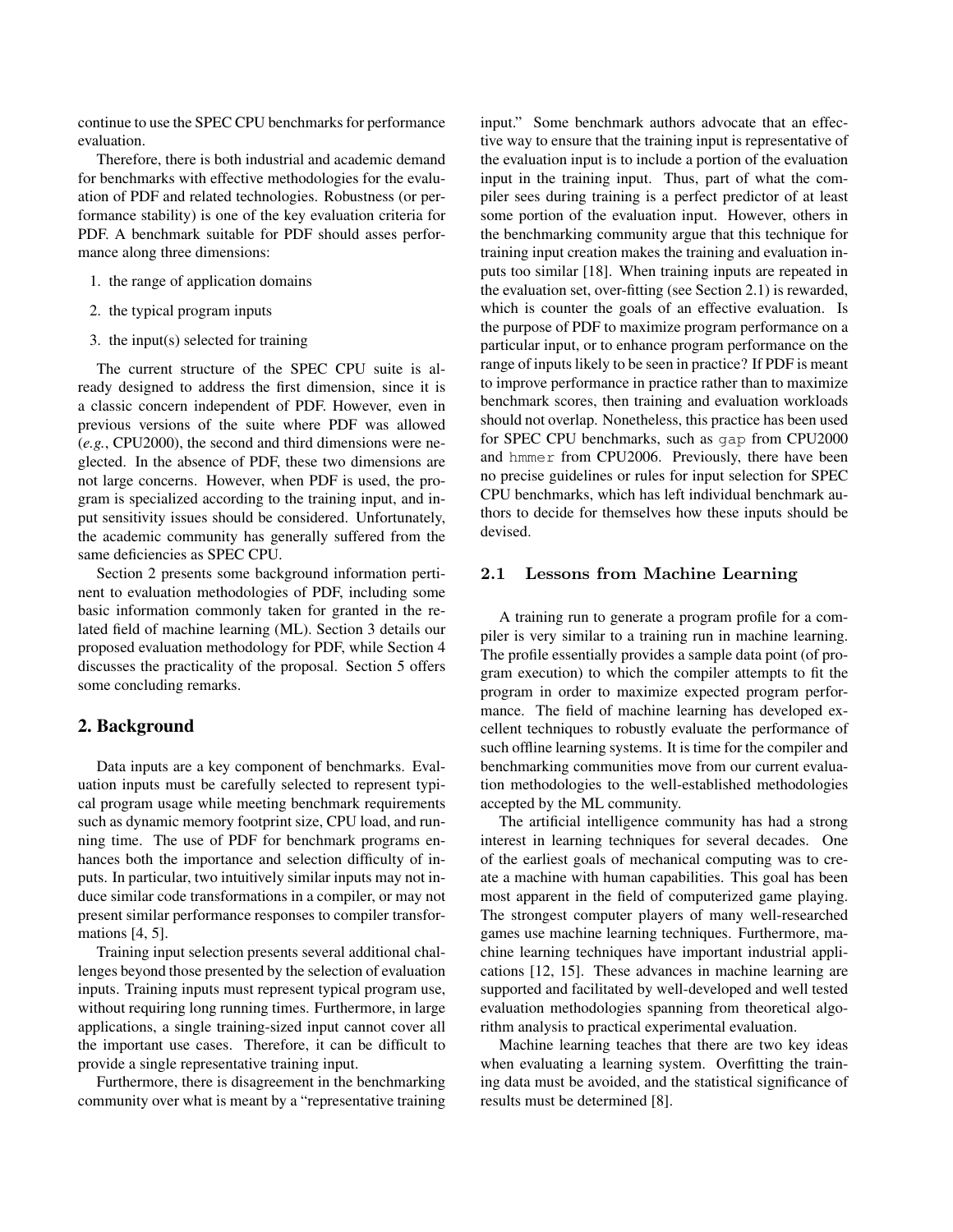Underfitting is the problem where the learning system does not learn as much as possible from the training data, and consequently fails to achieve maximum performance on the evaluation data. Underfitting is not a significant problem, but rather indicates that opportunities for improvement exist.

Conversely, overfitting is the case where the learning system matches the training data too closely. Consequently, small variations from the training data in the evaluation data cause large errors by the system. Overfitting can be detected by comparing the performance of the system when evaluated using the training data versus distinct evaluation data. Excellent performance on the training data, but poor performance on the evaluation data suggests that overfitting has occurred. Overfitting is a significant problem that must be avoided. The upshot of the overfitting-underfitting spectrum is that an evaluation must be careful to ensure that the set of training inputs is fully distinct from the set of evaluation inputs. This way, if overfitting does happen, it is detectable and does not inflate the evaluation results. Otherwise, evaluation could report significant performance gains that are not achievable in practice.

Overfitting is particularly problematic when the number of training inputs is low. With few training examples, it is difficult to separate the peculiarities that make inputs non-identical from the commonalities between inputs that should be exploited. If a single training input is used, this distinction is impossible. Since discovering and exploiting the commonalities between inputs is a fundamental task of many learning systems, including PDF compilers, it is imperative that multiple inputs are used during the training process.

The statistical significance of results is very important when evaluating complex systems. System performance is not independent of the data used, and will vary according to the inputs used for training and evaluation. Changing the data may change the maximum possible level of performance. For example, the entropy in data used for a compression algorithm will change how much the data can be compressed, and consequently how significantly the performance of the compression routines impact whole-program. According to the central limit theorem, random samples from a population with finite variance are approximately normally distributed. Performance measures should have finite variance, and are thus approximately normally distributed around their mean. Consequently, the sample standard deviation or confidence intervals can be calculated from the measurements to express the expected spread of performance measures from the mean.

If the standard deviation is small compared to the measured gain, then the measured gain is meaningful, and will very likely be observed in any additional sample points (*i.e.*, other data inputs) that were not tested during evaluation. On the other hand, if the standard deviation (or confidence interval) is large compared to the mean, then the true mean may be significantly different than the measured mean, and the measured mean may not accurately represents the gain expected on other inputs. In other words, the gain observed during evaulation may simply be noise. For example, consider an evaluation that yields a mean speedup of 1.05 over a baseline. Two times the standard deviations is approximately a 95% confidence interval. Thus, if the standard deviation is 0.005, it can be stated with high confidence that the evaluated technique provided a 5% improvement,  $\pm$  1%. Alternatively, if the same evaluation produced a standard deviation of 0.05, then the technique provides a 5% improvement  $\pm$  10%. In this second case, the 5% improvement is not statistically significant, and it is uncertain that the technique improves performance. Thus, calculating standard deviations or confidence intervals provides a good measure of the robustness of the measured performance across the untested inputs that could be encountered in the field, provided that the sample of inputs used for evaluation is representative of the inputs encountered in the field.

### 2.2 Cross Validation

An appropriate evaluation methodology must account for the problem of overfitting the training data and the need for statistical confidence for performance measurements. A common evaluation techniques used in ML that addresses these concerns is cross-validation [8]. In its simplest form, cross-validation takes a set of data (inputs in the PDF case), splits them into two groups, and uses one group for training and the other for evaluation. More sophisticated crossvalidation divides the data in various ways to produce more permutations of training and evaluation data sets. Nonetheless, an essential property of cross-validation is that training and evaluation are repeated several times, using different non-overlapping input sets for training and evaluation. The fact that in every case, the training and evaluation sets are non-overlapping eliminates the problem of overfitting inflating performance results. Performing multiple training and evaluation runs reduces the impact of particularly poor or favorable training or evaluation sets. Finally, the existence of multiple evaluation measurements allows statistical confidence to be calculated.

## 3. Proposed Benchmark Methodology

PDF is a different compilation technique than traditional non-PDF compilation, with different performance issues and consequently different requirements for a performanceevaluation methodology. Therefore, instead of allowing PDF in reported peak scores, we propose that an optional separate PDF score be reported, along with base and peak.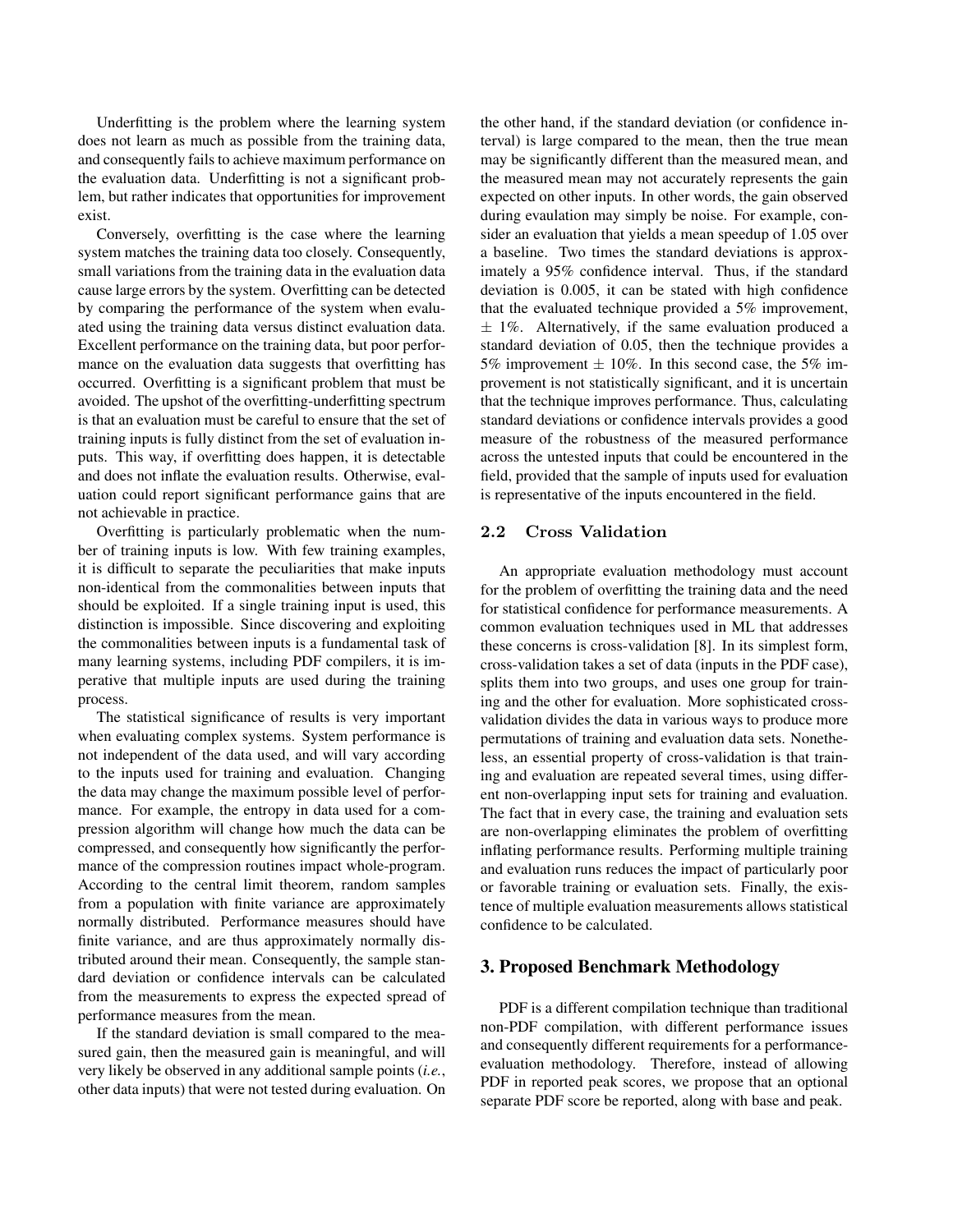The proposed PDF evaluation methodology is based on cross-validation, and incorporates the requirements of this technique with the constraints and concerns of performance evaluation for high-performance systems.

## 3.1 PDF Workload

Cross-validation requires a workload of inputs. We call this set of inputs the PDF workload,  $W$ . The intuitive guideline for the PDF workload is that the inputs in the workload should be as varied as possible and should attempt to cover or sample the space of program inputs, biased toward typical program inputs but not selecting these types of inputs exclusively. Rather than attempting to find one input that is representative of program use, the workload as a whole will be representative of program usage. For example, one input could correspond to a particular use-case of the program, and another input could correspond to a different use-case. These two inputs can be completely unrelated, and neither need try to represent all common uses of the program. Program behaviors that are common independent of input characteristics will be universally represented, while inputdependent program behaviors will be represented in proportion to their occurrence in the workload. Consequently, the more important a particular program behavior is to overall program performance, the more frequently it will be represented in the workload.

The inputs selected for the PDF workload should be independent. Input independence is difficult to define precisely, but the data in two inputs should not overlap or have a common origin. For example, a particular chess position should not occur in two input files, images should not be subsections from a common source, or a matrix of data should not be sampled from another matrix used in a different input. Randomly generated data should be avoided because it is both unrepresentative of real data, and multiple data randomly generated in the same way will likely have very similar characteristics. If the program accepts multiple data formats, W should contain examples from as many of these formats as practical. If the data has implicit or explicit dimensionality, different elements of  $W$  should avoid repeating the same dimensionality.

Each input in  $W$  may potentially be used for both training and evaluation (but only in different evaluation contexts). Therefore, these inputs must run long enough to provide meaningful performance measures, but also be small enough that training runs (possibly an order of magnitude slower than an soptimized non-training run) complete in an acceptable time. Furthermore, these constraints should continue to be met as machine performance continues to increase during the lifetime of the benchmark. Therefore, we suggest that inputs in  $W$  should have a (non-training) running time of approximately 2 min.

#### 3.2 Training and Evaluation

The PDF workload will be randomly split into three nonoverlapping partitions, each containing an equal number of inputs. Let  $A, B$ , and  $C$  be the names of the three partitions. These partitions may be specified as part of the benchmark design. A rule of thumb suggests that at least 5 independent measurements are required to make statistical significance tests worthwhile. More than 30 evaluations would typically be considered a large sample size, which enhances the reliability of statistical measures. However, benchmark running time constraints and benchmark author resources place practical limitations on how many inputs can be collected and used. In order to facilitate the cross-validation methodology presented here, the number of inputs should be a multiple of 3. To enable meaningful statistical measures of confidence, a minimum of 9 independent inputs are required, since  $\frac{2}{3} \times 9$  provides 6 independent performance measures.

One partition (say  $A$ ) is selected as the training partition. The compiler will perform a training run using one or more of the inputs in A. If the compiler cannot use profile information from all inputs in A (*e.g.*, can only train on a single input), then the subset of inputs that the compiler uses for training are selected from A in order, according to an input list supplied with the benchmark. Let the program created by training on  $A$  be denoted by  $P_A$ . Note that the compilation of  $P_A$  may use all the settings and flags used to compile for peak.  $P_A$  is run on the inputs in  $B \cup C$ . This training/evaluation cycle is repeated, running  $P_B$  on  $A\cup C$ , and again running  $P_C$  on  $A \cup B$ .

#### 3.3 Reporting PDF Performance

PDF performance will be reported as a mean speedup compared to the program used to report peak performance.

Let  $T_i^N$  be the mean running time of an odd number (at least 3) of executions of  $P_N$  on input  $i \in W$ ,  $N \in$  $\{A, B, C\}$ . Likewise, let  $T_i^P$  be the same measure using the program compiled for peak. For each input  $i$ , exactly two of  $\{T_i^A, T_i^B, T_i^C\}$  exist  $(T_i^N$  does not exist if  $i \in N$ , since the same input is never used for both training and evaluation). Denote the set of all such performance measurements by  $M = \{T_i^N | \forall N \in \{A, B, C\}, \forall i \in W, i \notin N\}.$ 

The PDFPeak score is the average speedup compared to peak observed in all PDF-optimized evaluation runs:

$$
PDFPeak = \frac{1}{|M|} \sum_{j_i \in M} \frac{T_i^P}{j_i}
$$

where *i* is an input, such that  $T_i^P$  and  $j_i$  correspond to evaluations using the input  $i$ .

In addition to reporting PDFPeak, the standard devia-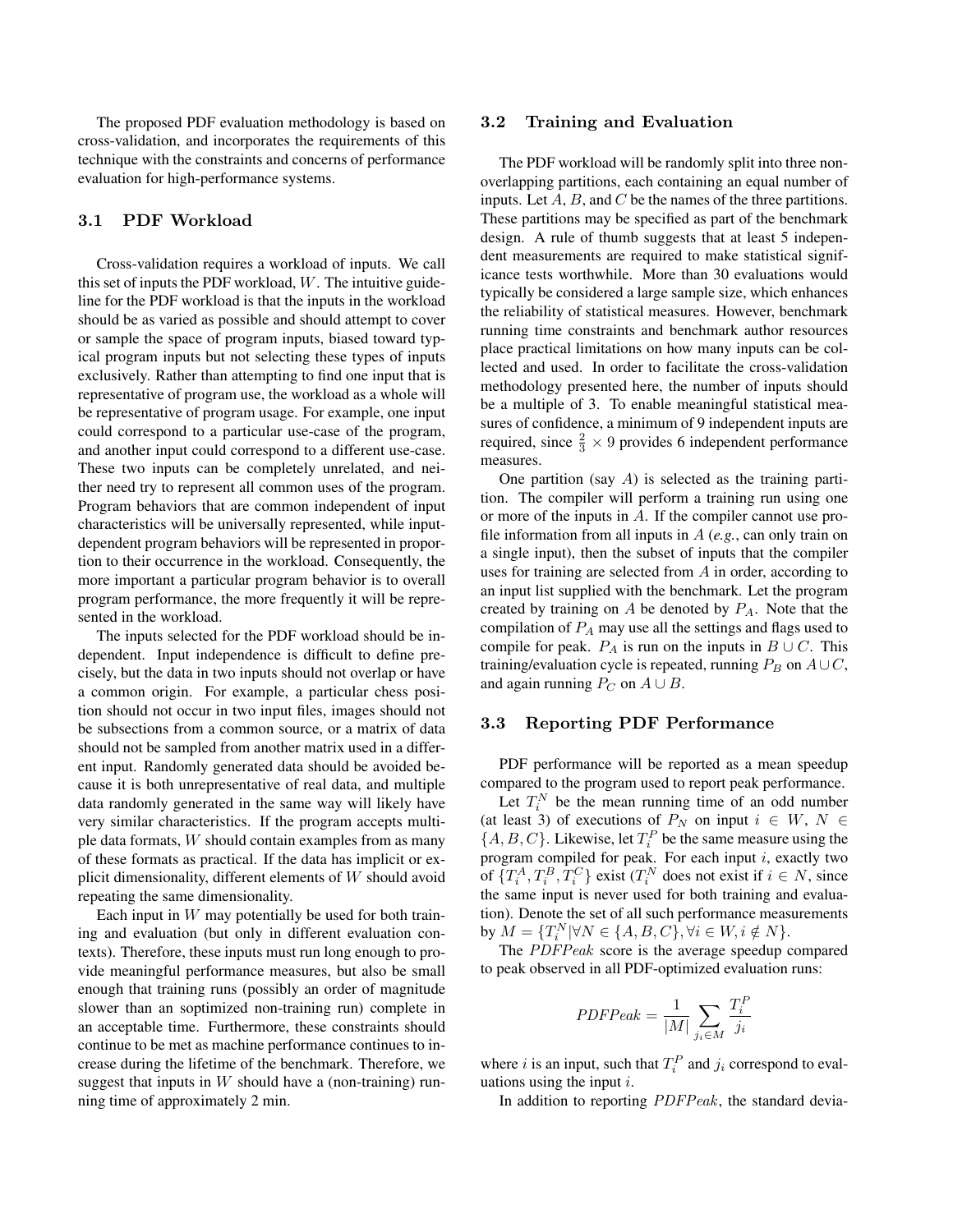tion of the speedups must also be reported, using the standard bias-adjusted sample standard deviation equation:

$$
\sigma_{PDFPeak} = \sqrt{\frac{1}{|M| - 1} \sum_{j_i \in M} (j_i - PDFPeak)^2}
$$

Clearly, compiler designers will strive for a high PDFPeak score. In order to achieve this goal, PDF must improve the performance of the program over a large number of unseen inputs. Furthermore, the training phase does not guarantee that selecting a single input from the training set will provide a particularly representative training run. However, using more than one input during training (in particular, all of the training set) likely provides a more representative sample of program execution than any single training input could. Therefore, in order for a PDF compiler to achieve a high PDFPeak score, it must be both robust in the face of the possibility of a poorly chosen training input, as well as in the face of potentially varying behavior in evaluation inputs. Of course, a good way to avoid problems with an unfortunate training input is to use multiple training inputs. The capability to use multiple training inputs is already present in several commercial compilers, including the IBM XL compiler [10] and the Intel C++ Compiler [9].

Additionally, the standard deviation is a critical metric, because it provides confidence for the PDFPeak speedup value. If  $(PDFPeak - 2 \times \sigma_{PDFPeak}) > 1$  there is more than a 95% probability that PDF does in fact improve performance compared to peak. Even if PDFPeak is much larger than peak, we cannot be confident that PDF improves performance for the program if  $\sigma_{PDFPeak}$  is large compared to that difference. In essence, the standard deviation gives a measure of the robustness of PDF in improving performance, which is a key factor that must be considered when PDF is evaluated.

#### 3.4 Relationship Between PDF and Ref

Traditionally, SPEC CPU benchmarks have included a ref input or workload of inputs used for performance evaluation. In cases where ref is a workload, it is likely appropriate to let ref and  $W$  be the same set of inputs. This unification of ref and  $W$  not only reduces the input selection burden on benchmark authors, but also reduces the computational overhead required to get the running time measurements required to compute PDFPeak. Furthermore, even in the case where PDF is not used, evaluation on a workload of inputs provides statistical confidence measures that evaluation on a single, large, input cannot.

However, in other cases it may be most appropriate for ref to be a small number of, or a single, large input(s) that is/are not suitable for inclusion in  $W$ . In these cases, two options are available. The simplest option is to leave the measures of base/peak and PDFPeak completely independent. However, a potentially more informative approach is to let the ref input(s) be a new partition of inputs in  $W$ that is never used for training, but only for evaluation. In this way, the performance of PDF on these large (and presumably more important) inputs is taken into account. If this method is used, it may be beneficial to reformulate the equation for PDFPeak to use a weighted mean instead of an unweighted mean, to give more significant to the ref input(s).

### 4. Practicallity Considerations

A cross-validation approach to PDF evaluation provides performance measurements that are more reliable than traditional approaches. However, this improved evaluation does incur a cost, and it is important that the cost is not prohibitive for any stakeholders.

### 4.1 Compiler Users

Ultimately, the performance results produced using benchmarks are intended to help end-users of computer systems estimate the performance of various systems for their application workloads. If multiple training inputs are required to reliably obtain the level of performance indicated by the proposed evaluation methodology, end users should also adopt a multi-input training methodology. Despite the immediate impression that such a training methodology would increase the burden on PDF users, training on multiple inputs should not be a significant issue for the class of performance-sensitive users who are interested in PDF. Such users typically maintain sets of inputs to use for regression testing, both for program correctness and program performance. These input sets will include the important use cases of the program. Instead of requiring the user to develop a specific training input that attempts to cover all those use cases (in order to be representative), the user is freed to simply train on all the use cases they have already identified. Therefore, while the training time may be extended, the effort required to facilitate a representative training regiment is significantly reduced.

## 4.2 Benchmark Users

When properly incorporated into a benchmark suite, cross-validation should be nearly invisible to a benchmark user. The multiple training runs, evaluations, and performance measure calculations should all be performed automatically by the benchmark framework. The only task for the user should be to specify the correct arguments to the compiler to enable the creation and use of program profiles, and possibly to specify the maximum number of inputs to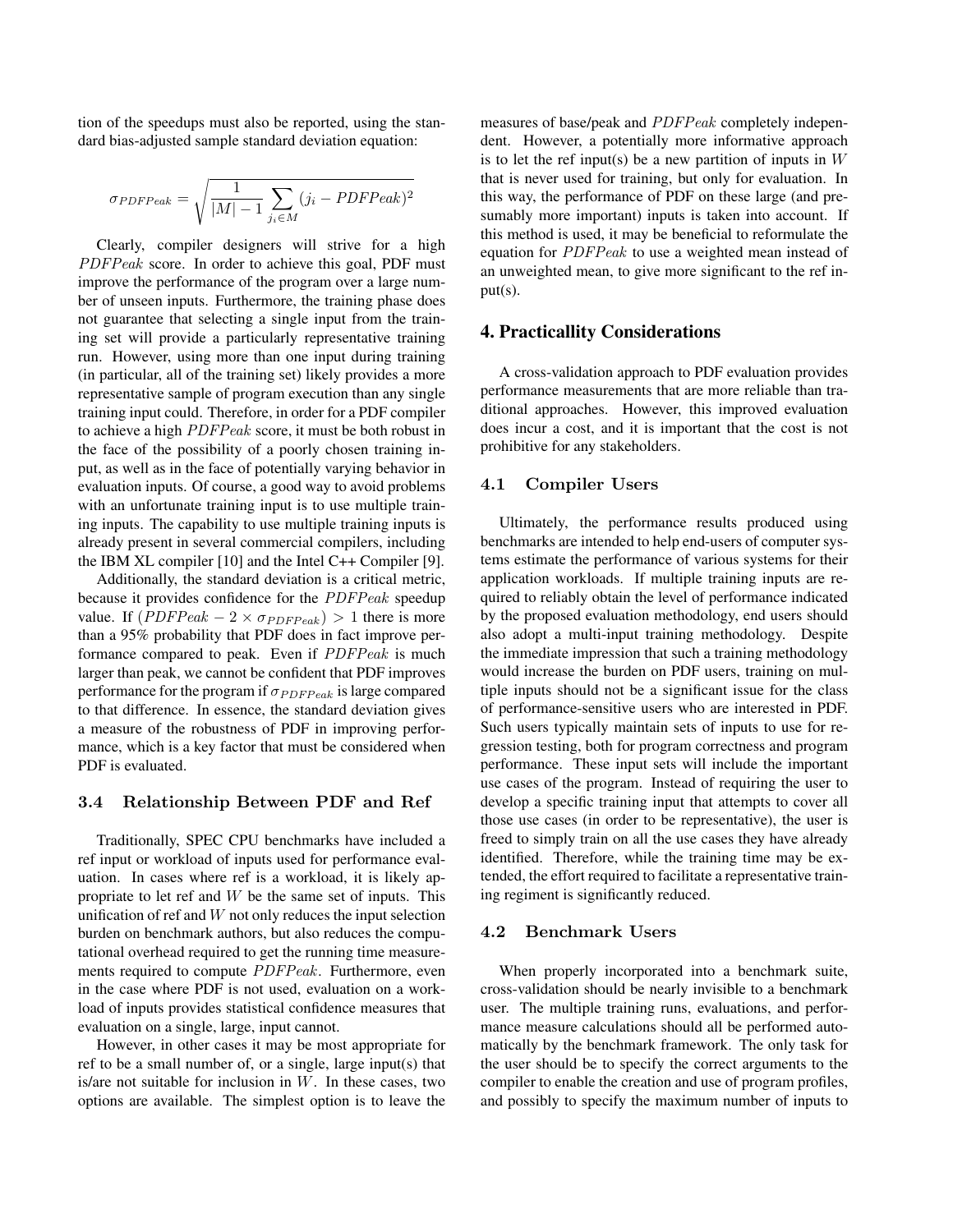use for training, if this is a limitation in the PDF implemented by the compiler.

The proposed training and evaluation methodology is not significantly more expensive in terms of computation time than the traditional methodology. Assuming that the PDF workload is unified with the ref workload, the baseline measurements for speedup comparison are taken care of by a standard non-PDF run of the benchmark. Training requires instrumented runs on at most  $|W|$  training-sized inputs, but only three additional program compilations. Evaluation requires twice the number of runs used to compute the peak score.

#### 4.3 Benchmark Authors

Benchmark authors face the largest burden from the proposed methodology. Each benchmark author must select the inputs used with the program. Authors have two options when selecting the training set. They may use their expert knowledge to carefully consider a number of inputs and select those that expose different program behaviors or present distinct program use cases. Alternatively, they may select a large collection of inputs, and then use one or more of the existing input similarity clustering techniques from the literature to determine redundancy in the original collection [7, 14].

The ease with which many inputs can be gathered or generated is an important consideration when proposing the collection of a workload of inputs. Based on the documentation of SPEC CPU 2006 benchmark programs [16], there should be little difficulty obtaining inputs for integer-style benchmark programs:

- 400.perlbench, 433.gcc, 483.xalancbmk There are large repositories on the web of C, C++, and Perl programs. XML documents should be easily obtainable. The reference workloads for these programs already consist of several inputs.
- 401.bzip2 Any file can serve as a valid input for a compression program. The bzip2 reference workload consists of several input.
- 429.mcf, 471.omnetpp, 473.astar The algorithms implemented by these programs work on the provided topology. Commodity flow graph, network topologies and path-finding maps may not be plentifully available in the particular formats required by these programs, but the use of format conversion scripts or other input generators should allow for the collection of many inputs with moderate effort from the authors.
- 445.gobmk, 458.sjeng Both go and chess board positions are easily generated. Furthermore, given that programs for both games compete at events such as the

Computer Olympiad [1] and the World Chess Championship [2], collections of well-known board positions in standard formats should be available.

- 456.hmmer Many online, publicly accessible databases for protein sequences and related information exist, such as the Swiss-Prot [3] database.
- 462.libquantum Number factoring requires only an integer as input, and an optional base for modular exponentiation.
- 464.h264ref Video streams are plentiful on the Internet. Furthermore, various video characteristics impact encoders, such as the amount of action in a scene, grayscale ("black and white" movies) or color, and animated or live-action.

A scan of the SPEC 2006 floating-point programs presents modeling and simulation tools, equation solvers, a rendering engine and a speech-recognition program. Changing system parameters, data sizes, material properties, and/or the scenario presented by the input files should lead to the creation of collections of inputs, in the absence of real-world input sets. However, profile-guided optimizations are typically most beneficial to integer programs, and have far less impact on scientific codes.

In short, the burden of collecting a set of inputs for crossvalidation does not appear to be significant in most cases, as represented by SPEC CPU 2006.

# 5. Conclusion

PDF and learning compiler techniques are a vibrant field of research that offer significant performance gains over uninformed compilation. However, these techniques require a more robust evaluation methodology than traditionally used for the performance evaluation of computer systems. Fortunately, the field of machine learning has already studied both the issues and complications of evaluating a learning system, and developed methodologies to evaluate these systems despite these complications. We propose a crossvalidation approach to PDF evaluation that avoids the problem of overfitting the training data while providing statistical confidence measures for the performance results.

However, one large problem remains open. How should the sets of inputs used for performance evaluation be selected? In many cases, expert knowledge can be leveraged to select representative workloads of inputs. However, in other cases, such as long-running database applications, program usage patterns can change over time in unpredictable ways. While the proposed evaluation methodology does consider a range of inputs, those inputs must be